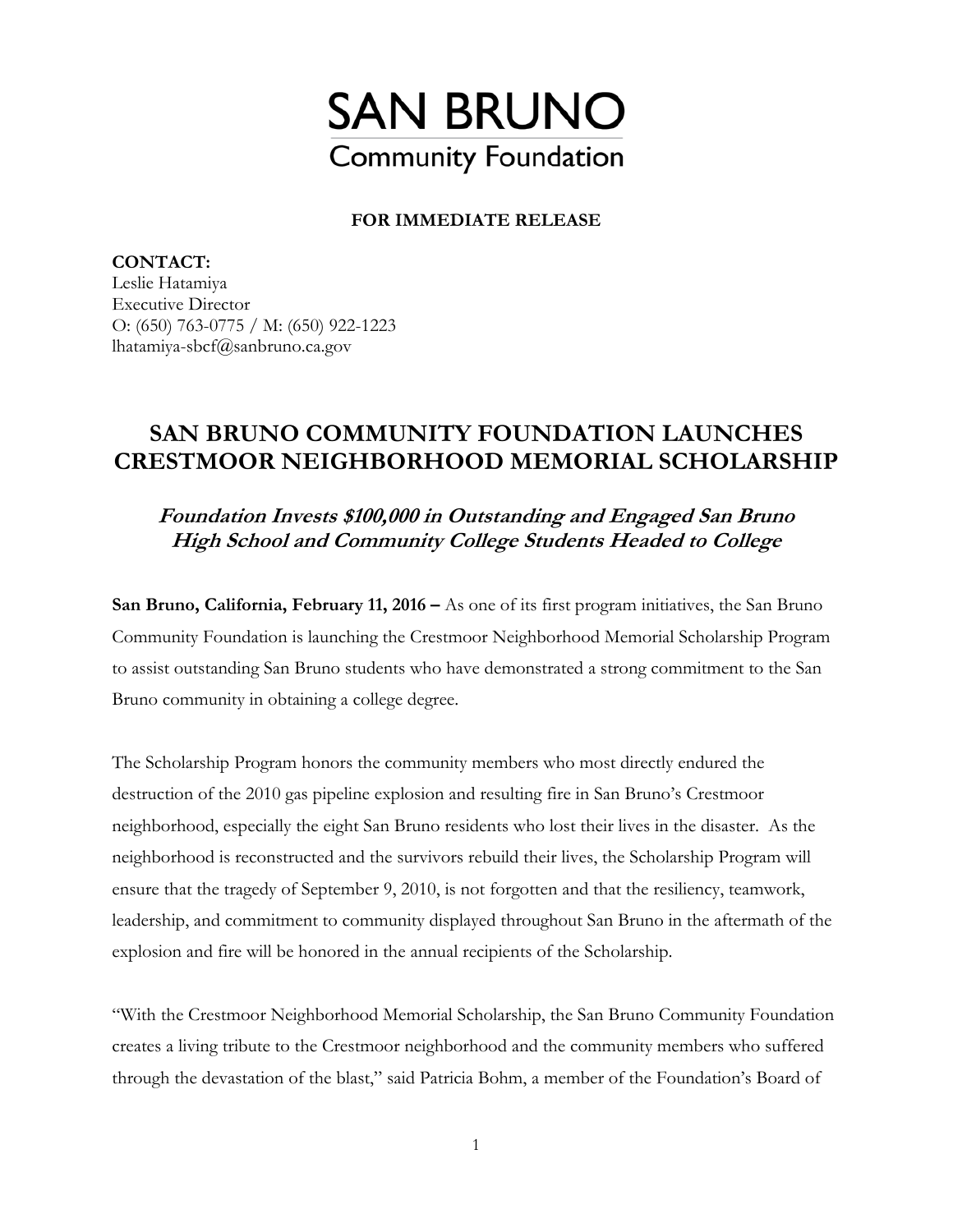Directors and chair of the committee guiding the creation of the Scholarship Program. "This Scholarship is an important and positive way of giving back to the community."

In 2016, the Foundation will award multi-year college scholarships totaling \$100,000, to graduating high school seniors and community college students as follows:

- *For graduating high school seniors who will enroll at a four-year college or university:* \$5,000 scholarship, renewable annually for three additional years (total possible award of \$20,000)
- *For graduating high school seniors who will enroll at a community college:* \$2,500 scholarship, renewable for one additional year (total possible award of \$5,000)
- *For community college students transferring to a four-year degree institution:* \$5,000 scholarship, renewable for one additional year (total possible award of \$10,000)

Applicants must currently live in San Bruno or attend a high school or community college located in San Bruno.

The Scholarship Program seeks applicants who demonstrate deep engagement and involvement in the San Bruno community as well as exemplify leadership, teamwork, and collaboration – important qualities that were displayed throughout the San Bruno community in the aftermath of the 2010 explosion and fire. An applicant's financial need, academic record, and extracurricular activities will also be considered in the selection process.

"The Crestmoor Neighborhood Memorial Scholarship is an investment in the next generation of San Bruno's leaders," said Leslie Hatamiya, the Foundation's Executive Director. "We are excited to assist dedicated and engaged community members in realizing their dream of pursuing a college degree."

San Bruno students can apply for the Scholarship through the Foundation's online application, which is posted at www.sbcf.org. The Scholarship deadline is Friday, March 18, 2016. The Foundation intends to announce the 2016 Scholarship Recipients by the beginning of May.